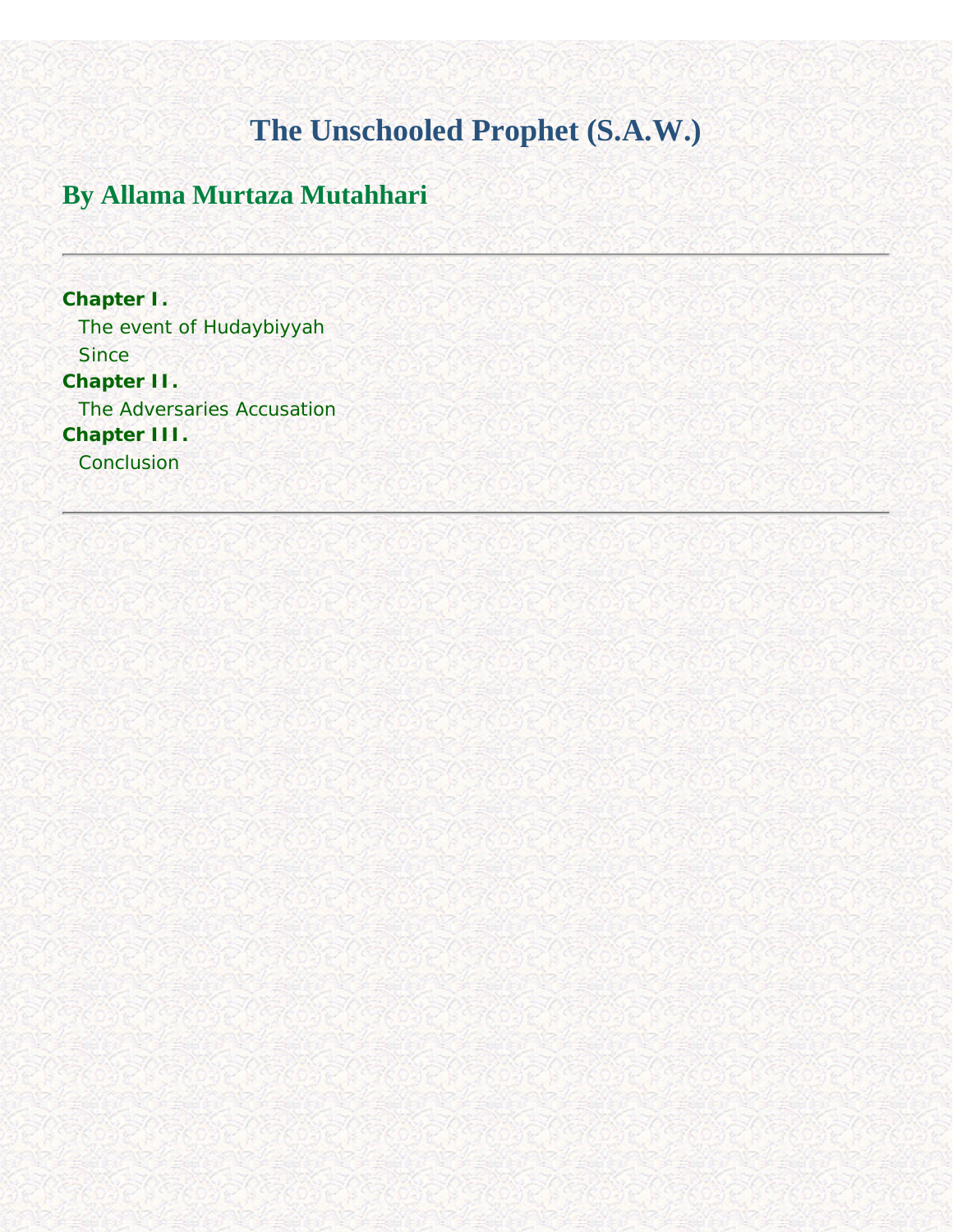<span id="page-1-2"></span><span id="page-1-0"></span>ProphetTaken fromThe Un-schooled Prophet By Allama Murtaza Mutahhari

# **Chapter I.**

### <span id="page-1-1"></span>**The event of Hudaybiyyah**

In the life-history of the Prophet (PBUH&HF), there are events which bring to light the fact that even while in Madinah, the Prophet (PBUH&HF)) did not read or write.

Among all such events, the event of Huday- biyyah is the best known, for it is of particular historical significance.

Historical accounts and ahadith, while in conflict, help to some extent, to explain the question. In the month of Dhu al-Qa'dah, the sixth year after Hijrah, the Prophet (PBUH&HF) left Madinah for Makkah to perform 'Umrah and Hajj.

He ordered that the camels for sacrifice be marked and be led along.

However, as soon as they arrived at Huday- biyyah, about two farsakhs (about 12 km) from Makkah, the Quraysh took sides to prevent the entry of the Muslims; this, although it was in the forbidden month, when in accordance with the law of Jahiliyyah (period of pre-Islamic ignorance in Arabia), even the Quraysh did not have the right to deny them admittance.

The Prophet (PBUH&HF) explained that he did not mean to do anything other than to make a pilgrimage to the Ka'bah and that he meant to return home after completing his pilgrimage. The Quraysh disagreed.

The Muslims demanded leave to enter Makkah by force, but he refused in order not to show disrespect for the Ka'bah.

The Quraysh and the Muslims, finally agreed to sign a peace treaty.

The Prophet (PBUH&HF) dictated the peace treaty to 'Ali (AS) who wrote it down.

The Prophet (PBUH&HF) ordered him to write: In the name of Allah, the Beneficent, the Merciful.

Suhayl ibn 'Amr, representing the Quraysh, protested and said: This is your slogan, with which we are not familiar.

Write: In your name,O Allah! The Prophet (PBUH&HF) agreed and ordered 'Ali (as) to write accordingly.

Then, the Prophet (PBUH&HF) ordered him to write: This is a contract being concluded between Muhammad, Allah's messenger and the Quraysh.

The representative for the Quraysh objected saying: We do not regard you as Allah's messenger.

Only your followers regard you likewise.

If we had regarded you as Allah's messenger, we would not have fought against you, nor had barred your entry to Makkah.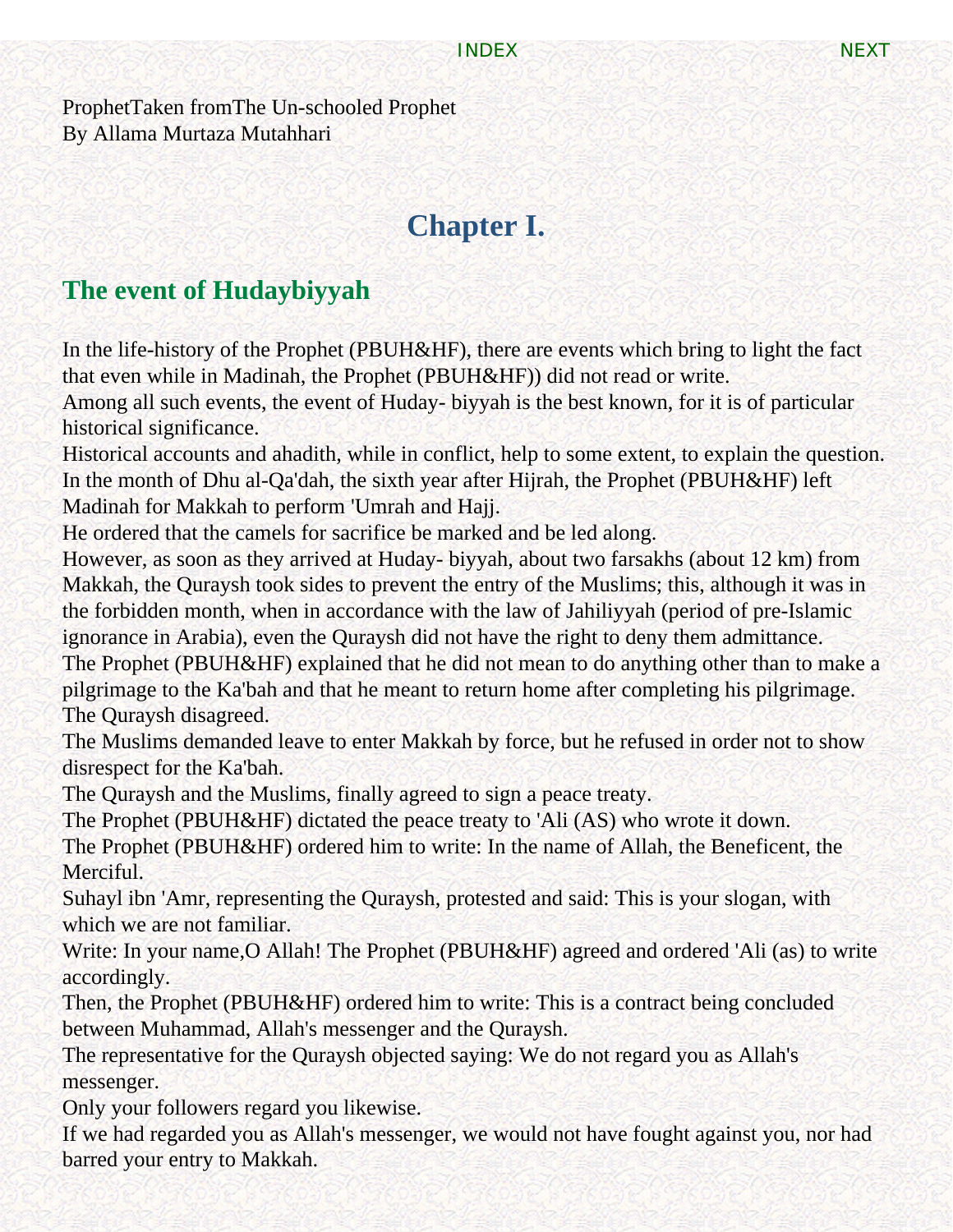Write your and your father's name.

The Prophet (PBUH&HF) said: Whether or not you regard me as Allah's messenger, I am Allah's messenger.

Then, he ordered 'Ali (AS) to write: This is a treaty being concluded between Muham- mad ibn 'Abdillah and the people of Quraysh.

It was at this point that the Muslims became angry.

From this point on, the historical accounts differ in certain respects.

From Ibn Hisham's "Sirat Ibn Hisham" and also from Sahih Al-Bukhari (Bab Shurut fi Al-Jihad wal-Musalahah ma'a Ahlal-Harb), it can be concluded that this objection was made before the words "Allah's messenger" were written, where- upon the Prophet (PBUH&HF) agreed immediately to have "Muhammad ibn 'Abdillah" written for "Muham- mad, the Allah's messenger".

Yet, it can be con- cluded from most accounts that the objection was made at a time when 'Ali (AS) had already written the words.

The Prophet (PBUH&HF) then requested 'Ali (AS) to erase the words, whereupon 'Ali (AS) requested to be excused from doing so.

Here, again the texts differ.

The Shi'a ahadith 's texts agree that upon 'Ali's (AS) expressed refusal to erase the sacred words, the Prophet (PBUH&HF) him- self erased the words, in place of which 'Ali (AS) wrote "Muhammad ibn 'Abdillah".

In these texts and in certain Ahl al-Sunnah ahadith's texts, there is an explicit reference to the fact that the Prophet (PBUH&HF) requested 'Ali (AS) to show him the words by placing his hand on the words so that he might erase the words with his own hands.

'Ali (AS) did so and the Prophet (PBUH&HF) erased the words "Allah's messenger" with his own hand.

Then, 'Ali (AS) wrote "ibn 'Abdillah", instead.

Therefores it was 'Ali (AS) who did the writing and not the Prophet (PBUH&HF).

Rather,in accordance with both Shi'i accounts, and those of the Ahl al-Sunnah the Prophet (PBUH&HF) neither read nor wrote.

In the book entitled: "The Stories of the Qur'an", written in Persian in the 5th Century (Hijrah) by Abu Bakr 'Atiqi Nayshapuri who adapted the work from his own exegesis of the Qur'an, the author relates the Hudaybiyyah event up to the point where Suhayl ibn 'Amr, on behalf of the Quraysh, objected to the words "Allah's messenger".

Suhayl ibn 'Amr said The Prophet said to 'Ali to erase "Allah's messenger".

' Ali disinclined to do this and felt uneasy at the Prophet's insistence.

<span id="page-2-0"></span>Then the Prophet said to 'Ali; Put my finger on the words so that I may erase them.

#### **Since**

Allah's messenger was untaught, and did not know how to write, 'Ali placed the Prophet's finger on the words and the Prophet erased the words as Suhayl ibn 'Amr meant.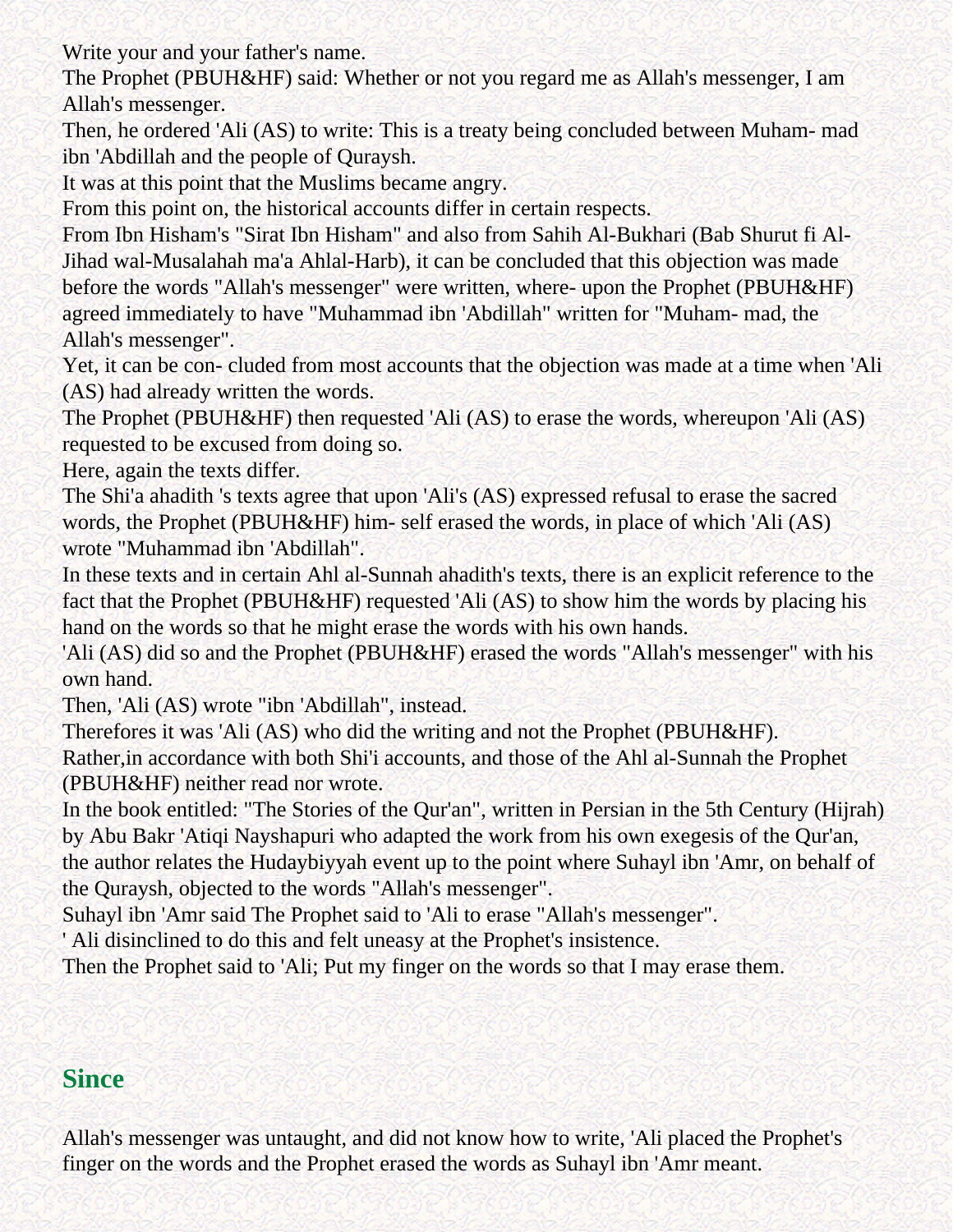Al-Ya'qubi too, in his book: "Tarikh al- Ya'qubi" writes: "The Prophet ordered 'Ali to write "Ibn 'Abdillah" in place of "Allah's messenger".

Having written "'Ali refused to erase the words", in "Sahih Muslim", Muslim writes: The Prophet said to 'Ali to show him the words.

'Ali did likewise whereupon the Prophet erased the words and wrote Muhammad ibn 'Abdillah.

In this statement, on the one hand, Muslim writes: "The Prophet sought 'Ali's help to erase the words", and on the other hand, he writes: The Prophet erased the words and wrote.

It might appear that the Prophet wrote after erasing the words, but the writer of the statement means that 'Ali did the writing, for the text of the statement reads that the Prophet sought 'Ali's help to erase the words.

It fo'llows explicitly from "Tarikh al-Tabari" and "Kamil Ibn al-Athir" and Al-Bukhari's account under the chapter: "Al-Shurut" that the second word was written by the Prophet (PBUH&HF) himself.

It is on record that The Prophet (PBUH&HF) took the pen from 'Ali's hand and wrote himself. In Al-Tabari's and Ibn al-Athir's statements, there is an additional sentence: "Allah's messenger took the pen from 'Ali's hand and while it was not proper for him to write, he wrote.

" Al-Tabari's and Ibn al-Athir's accounts confirm that the Prophet (PBUH&HF) would not write, but that he did write exceptionally in Hudaybiyyah.

This may confirm the view of those who observe that under divine instructions he could have written had he so wished; he never composed a poem nor recited anyone else's.

If he ever wished to recite a couplet, he would utter it in prose form, disordering and adjusting the words to achieve this end; for Allah (SWT) would deem poetry below his dignity: And We haue not taught him poetry, nor is it suitable for him; it is nothing but a reminder and a plain Qur'an (36:69).

As is seen, the accounts on the Hudaybiyyah event do not tally.

However, despite the fact that it can be concluded from certain accounts that the words "ibn 'Abdillah" - an integral part of the Prophet's signature-would have been written by the Prophet (PBUH&HF), these very accounts also confirm that this was exceptional.

In the book entitled: "Usud al-Ghabah", under the details regarding Tamim ibn Jarashah al-Thaqafi the author quotes a story about him, which suggests that even in the course of his prophethood, the Prophet (PBUH&HF) neither read nor wrote.

He narrates: I, along with a group of people from Thaqif, met the Prophet and embraced Islam. We requested him to sign an agreement with us and agree to our terms.

The Prophet ordered us to write whatever we desired and then bring it to him to see.

We requested for permission to practise usury and adultery.

As we were unable to put it into writing, we visited 'Ali ibn Abi Talib for the purpose. Seeing that we had such terms to include, 'Ali refused to write.

We made the request to Khalid ibn Sa'id ibn Al-'As.

'Ali enquired from Khalid whether or not he knew what he had been requested to do. Khalid replied: "It does not concern me what it is.

I will write whatever they will tell me.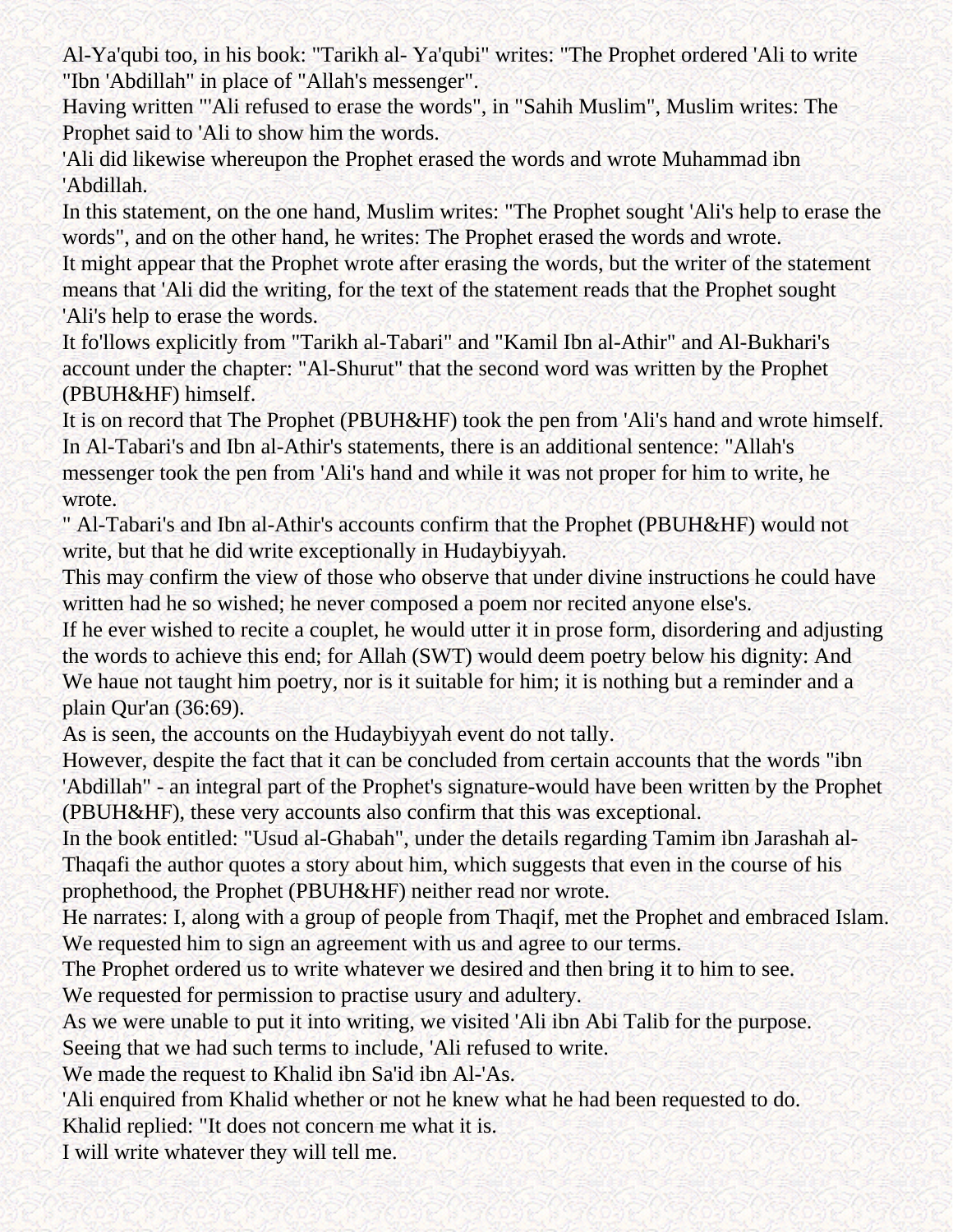Once the writing is brought to the Prophet's atten- tion, he will know what to do therewith". Khalid wrote the matter down and we took it to the Prophet who ordered someone to read it. The reader had scarcely uttered the word "usury", the Prophet asked him to place his finger on the word which he erased with his own hand and recited from the Qur'an: "O believers! Practise taqwa (fear Allah) and giue up usury.

" On hearing this verse we were imbibed with refreshed faith and assurance whereupon we resigned not to take usury.

The reader continued reading till he uttered adultery whereupon again, the Prophet having had his hand placed on the word recited from the Qur'an: "Do not indulge in adultery, for surely it is an open indecency".

[INDEX](#page-0-1) [NEXT](#page-5-3)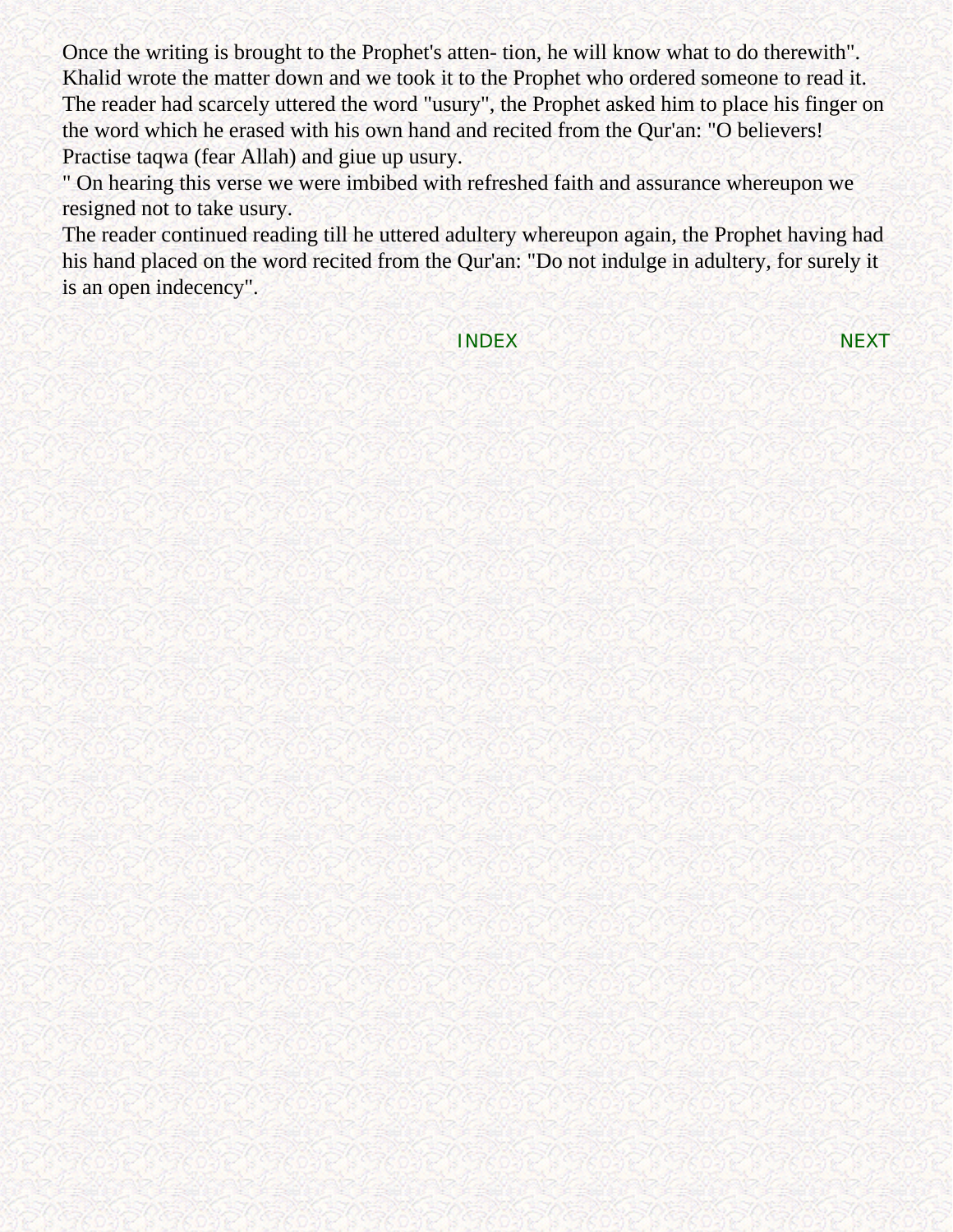<span id="page-5-3"></span><span id="page-5-2"></span><span id="page-5-0"></span>ProphetTaken fromThe Un-schooled Prophet By Allama Murtaza Mutahhari

## **Chapter II.**

#### <span id="page-5-1"></span>**The Adversaries Accusation**

It was mentioned at the very beginning of the book that: "The opponents of Islam and the Prophet (PBUH&HF) accused him of borrowing ideas from others (this accusation is reflected from some verses of the Qur'an). But they did not say that he was literate and knew how to read and write and that he perhaps had some books which he consulted before presenting his views." Someone might, however, claim that the Prophet (PBUH&HF) was accused in this respect too. This accusation is reflected from the Qur'an where it says: They say: The stories of the ancient he has got them written down - so that these are recited to him morning and evening (25:5) The answer is that this verse does not explicit- ly indicate their claim that the Prophet (PBUH&HF) used to write, regardless of the fact that the opponents' accusations were so prejudiced and based on com- plexes and grudges that, as the Holy Qur'an puts it, only terms like "injustice" and "oppression" can best be used for them. At the same time, the Arabic term "iktitab" means both "to write" and "istiktab" i.e to make someone write something. Here, the second meaning applies to the verse which would mean "They said: 'He has written (or others have written for him) the stories of the ancient, then someone reads to him every morning and evening," "Iktitab" is mentioned here in the past tense and "imla"' in the present continuous. It implies that someone wrote them, and that those who knew how to read, used to come to Prophet (PBUH&HF) every day and night and read them to him, and that he learned and memorized them. Thus, if the Prophet (PBUH&HF) knew how to read, they would not necessarily say that others used to read to him day and night; rather, it would suffice them to say that he himself referred to writings and memorized them. Therefore, even the oppressive and accusing infidels of his time, who accused the Prophet (PBUH&HF) in many ways and named him an insane, a sorcerer, a liar and an imitator of others' oral statements, etc, could not claim that he read the contents of other books to them due to his inability to read and write.

[BACK](#page-1-2) [NEXT](#page-6-2)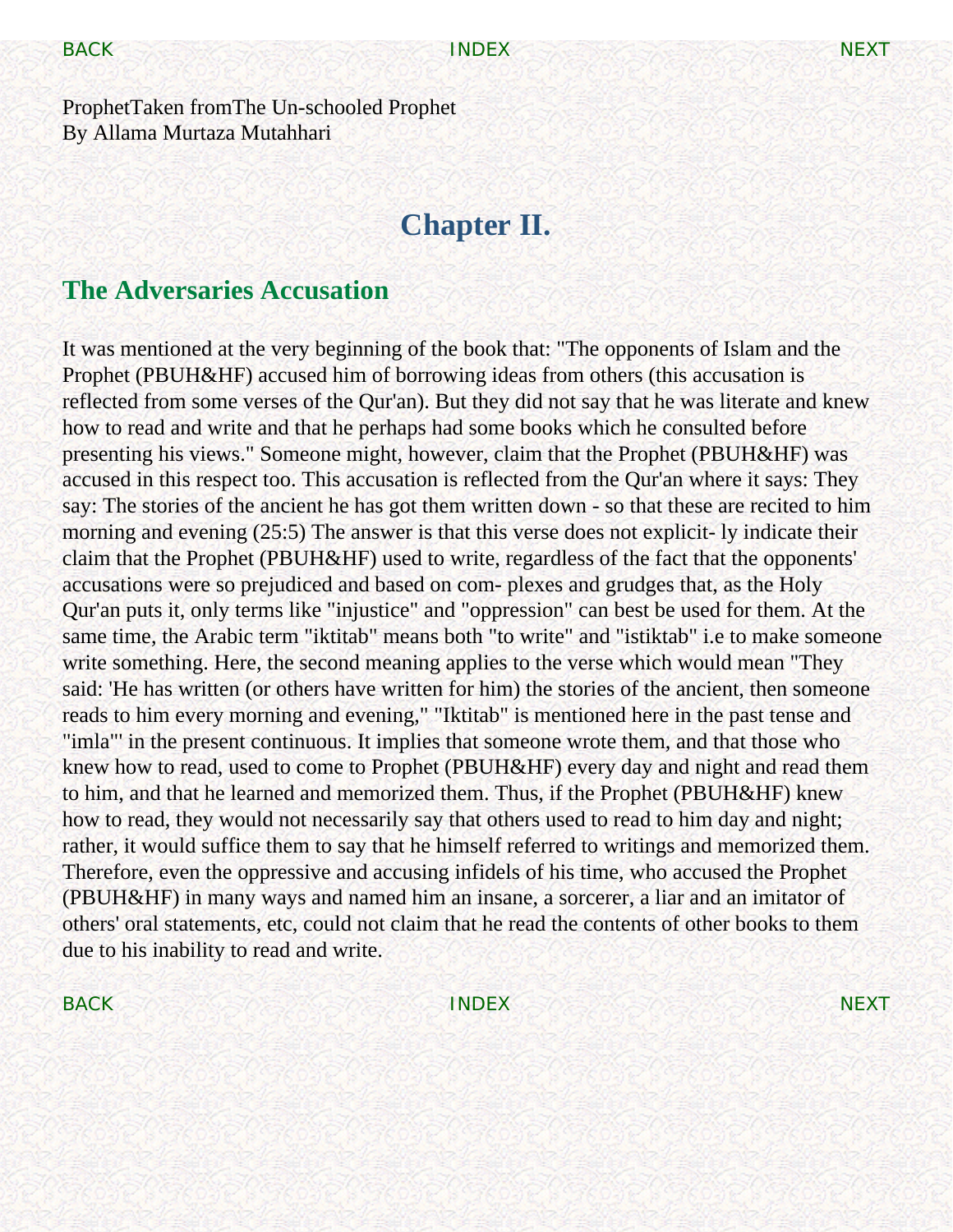<span id="page-6-2"></span>[BACK](#page-5-2) **[INDEX](#page-0-0)** 

<span id="page-6-0"></span>ProphetTaken fromThe Un-schooled Prophet By Allama Murtaza Mutahhari

# **Chapter III.**

#### <span id="page-6-1"></span>**Conclusion**

It is inferred from what has already been stated that according to the definite testimony of history, Qur'anic proofs and abundant indications deduced from the history of Islam, the Holy Prophet's (PBUH&HF) mind was untouched by human teaching. He was a man taught only in the divine school and who received his knowledge from Him alone. He was a flower fostered by the Pre-eternal Gardener and none else.

Although Allah (SWT) has nothing to do with the pen, paper, ink, reading and writing, He swore by the pen and its manifestations as a sacred mat- ter in His Holy Book:

Nun' I swear by the pen and what they write Quran (68:1).

Allah (SWT) also commanded "reading" in His first heavenly message and introduced the knowledge and art of using the pen as the greatest blessing bestowed on man after the blessing of "creation". The Holy Qur'an states:

Read in the name of your Lord Who created. He created man from a clot. Read and your Lord is Most Honourable; Who taught (to write) with the pen; taught man what he knew not (96:1- 5).

In fact, the one who had not held a pen in his hand, established the "Pen Movement" immediate- ly after his arrival in Madinah by providing simple facilities. Although he had neither been tutored by man nor had he attended any universities or the like, he turned out to be man's teacher and the founder of universities. Hafiz. remarks:

Brightened and made Heaven's grace manifest, He healed our wandering heart and our wounded chest.

He, who attended no school, was dear of mine,

Hundreds of tutors were taught with his knowledge, divine.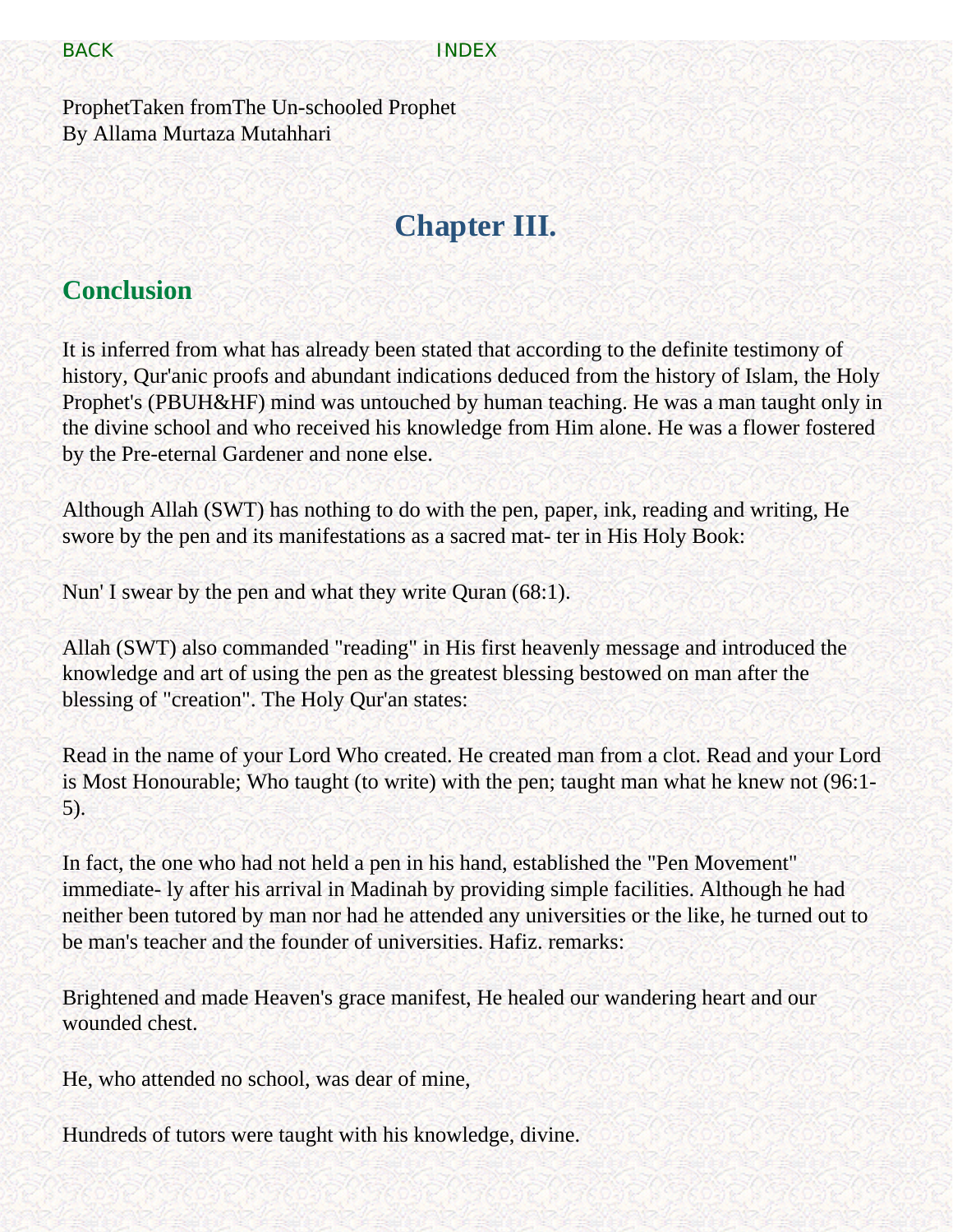And his graceful glance filled the lovers with spirits raised, The knowledge and wisdom both got amazed.

Imam 'Ali al-Rida (AS), in his discussion with the people following other religions, addressed Ra's al-Jalut:

Among the true reasons of his prophethood is that the Prophet was an orphan, a poor shepherd and a worker who had not read any books and had not been taught; yet, he brought a book in which there are the stories of prophets and the information regarding both past and future generations.

What reveals more reasonably the loftiness, grandeur and heavenliness of the Holy Qur'an is the fact that this great divine Book, with myriad instructions concerning the creation, the Resur- rection, human beings, morality, law, admonitory stories and sermons-with all its grace, beauty and eloquence-was issued from the tongue of the one who was himself unlettered, who neither attended any school or college nor received any university education and who neither met any of his contem- porary scholars nor read a simple book of his time.

The sign and miracle that Allah (SWT) granted to His last Prophet (PBUH&HF) was the book and writing, of speech and meditation, and of feelings and senses. It deals with wisdom, thoughts, the heart and mind. This Holy Book has shown for centuries, and still shows, its extraordinary spiritual authority. The passage of time cannot make it obsolete. It has fascinated, and continues to fascinate, millions and millions of hearts. It brims over with a lifesustain- ing power. What thoughtful minds it has induced to meditation! What numerous hearts it has over- flown with spiritual enthusiasm! What countless nightingales of dawn and those keeping a night vigil it has spiritually fed! What tears it has caused to flow on cheeks at midnight out of love for Allah (SWT) and fear of Him. And what enslaved and chained nations has it emancipated from the claws of tyranny and despotism.

The poet says:

As the Qur'an's seal shone all and every- where, The Pope's plans it shattered and of the Magi's here and there.

Let's open what I really feel in essence, It is not a simple book but has a difference. It transforms into whosoever's soul it enters, Like the transformed soul, the world also alters.

It is clear like "truth", but hard to reach, Alive, everlasting, a manifest speech.

Yes, to enlighten more clearly that the Qur'an is a revelation and a miracle for the human beings Allah (SWT), the Everlasting Grace, revealed it to one among His servants who was an orphan, a poor shepherd and a desert-rover and an untaught and unschooled man.